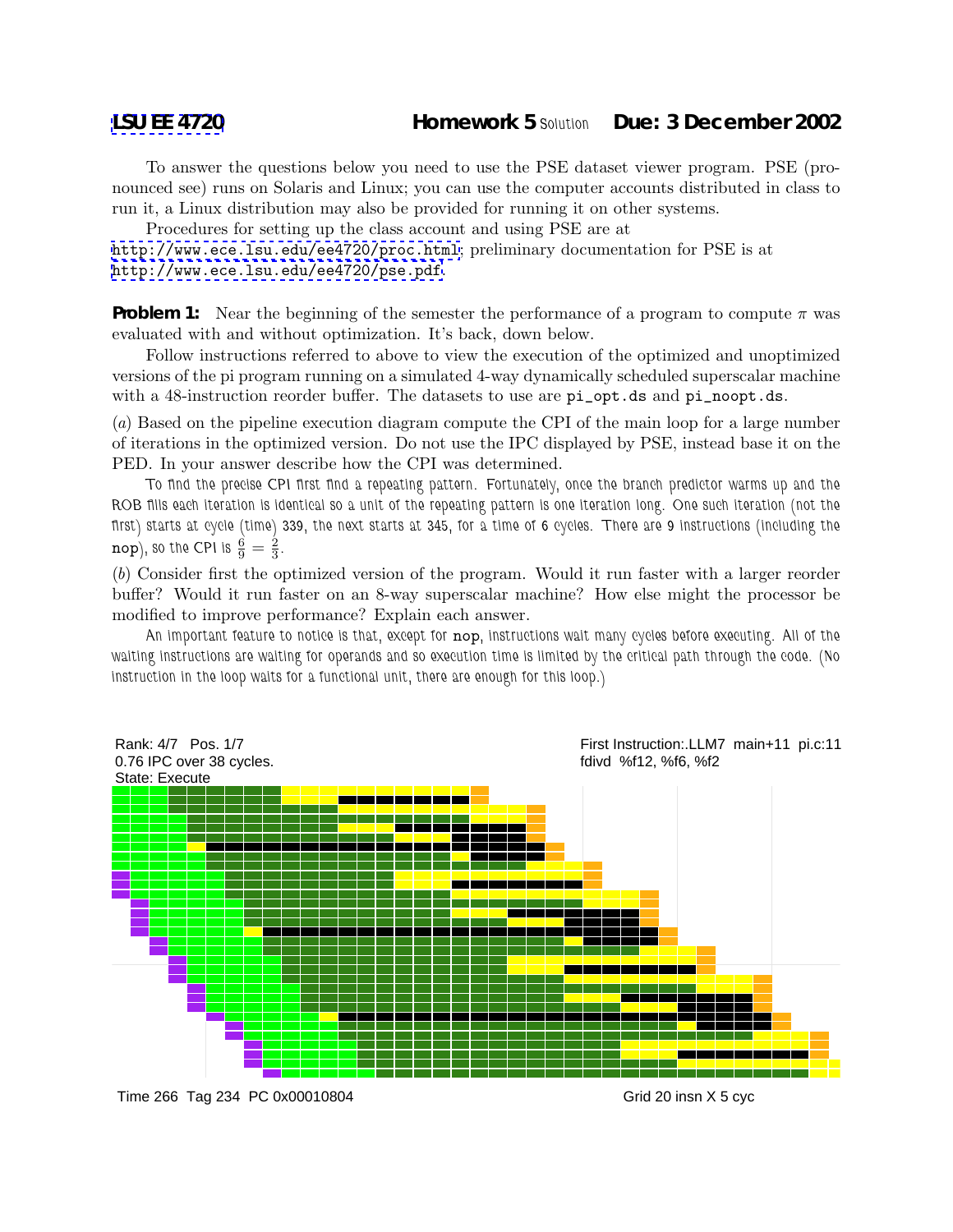*With a larger ROB there will be more instructions in flight, but all these "new" instructions will do is wait. Similarly, an 8-way machine will fetch instructions twice as fast and provide additional functional units, but that won't change the critical path. All an 8-way processor will do for this loop is fill the ROB more quickly.*

*The problem can be more precisely solved by constructing a dataflow graph (DFG) and finding the critical path. The dataflow graph for this loop appears below:*



*The loop critical path is two floating point adds, taking three cycles each. Actually two paths are tied for the critical path award: one path is 0x10810* →*0x10824 and the other is 0x10808* →*0x10814. Since the add instructions wait only for operands, performance can be improved if the floating-point adder takes fewer cycles (say, two), based on what was covered in the class. A more exotic solution would be to have a floating-point functional unit that can perform three-source-operand instructions and a processor that could recognize pairs of instructions that could be replaced by three-source-operand instructions. (The question asked about processor modifications, not compiler or ISA modifications, so one could not just re-compile the pi program for a three-source ISA.) Real processors don't do this yet, but research is being conducted in the area.*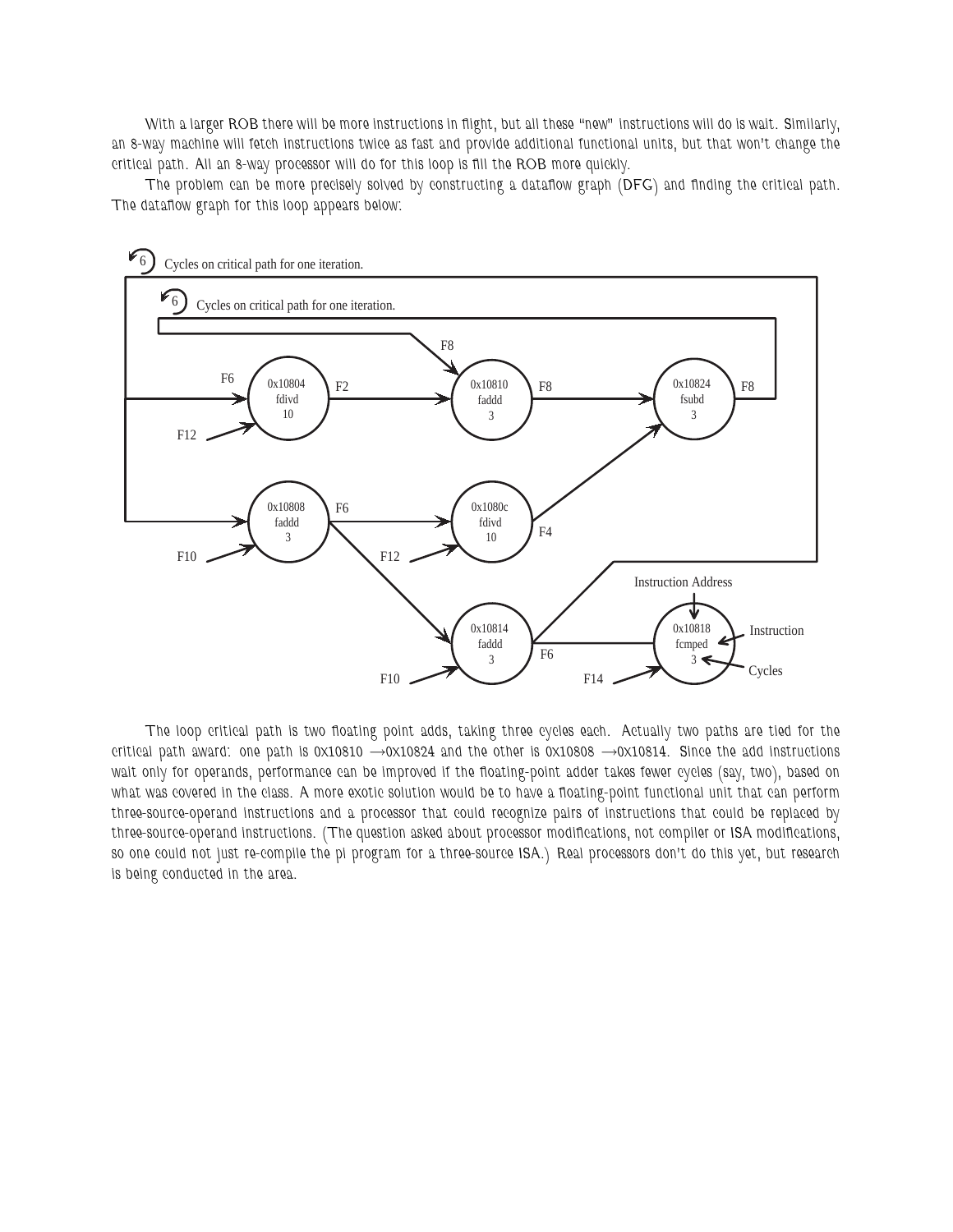(c) Now consider the un-optimized version. Would it run faster with a larger reorder buffer? Should a computer designer pay attention to the performance of un-optimized code? Explain each answer.



*As can be seen from the PED, most instructions in the loop do not wait for dependencies, that is, they execute as soon as they are decoded, renamed, and scheduled. Some of these instructions had to wait for space in the reorder buffer, and so if the reorder buffer were larger they would be executed sooner. If some of these previously-waiting-but-nowexecuting-sooner-than-before instructions are on the critical path then execution speed would improve. (In the optimized case the* nop *would be executed earlier with a larger ROB but, of course, it's not on the critical path.) One way to find the critical path is to draw and analyze a dataflow graph, but an easier way is by inspection of the PED: instructions that complete just before they commit may be on the critical path. In this case the* faddd *at* 0x10844*; preceded by a* fdivd*, a* ldd *at* 0x838 *which is dependent on the* std *at* 0x898*. That store has its data ready two cycles before the load is ready to load it; the ROB was full between the store and the load, delaying the execution of the load and so increasing the ROB size will shorten this critical path.*

*A complete analysis shows again that there are two critical paths, this time eight cycles. (Two adds on one, an add and a sub on the other; both paths have two loads and a store. A store/load bypass takes one cycle, for a total of eight cycles.)*

*Since the critical paths are eight cycles and the loop spans 37 instructions the maximum IPC is 4.625. Therefore, increasing the decode width from 4- to 8-way superscalar will improve performance if the ROB has also been enlarged. (Because of the difficulty of the analysis the problem did not ask if there would be performance gain in an 8-way system.)*

*Computer engineers should not pay attention to unoptimized code. Most programs that are run are optimized code. (Homework assignments in beginning computer classes are an exception.) Improving the performance of un-optimized code would only help programmers debugging programs (since when debugging one usually doesn't optimize) and yes, students working on homework. If engineers' time and silicon area are limited, its better to use them to speed the kind of code most people run.*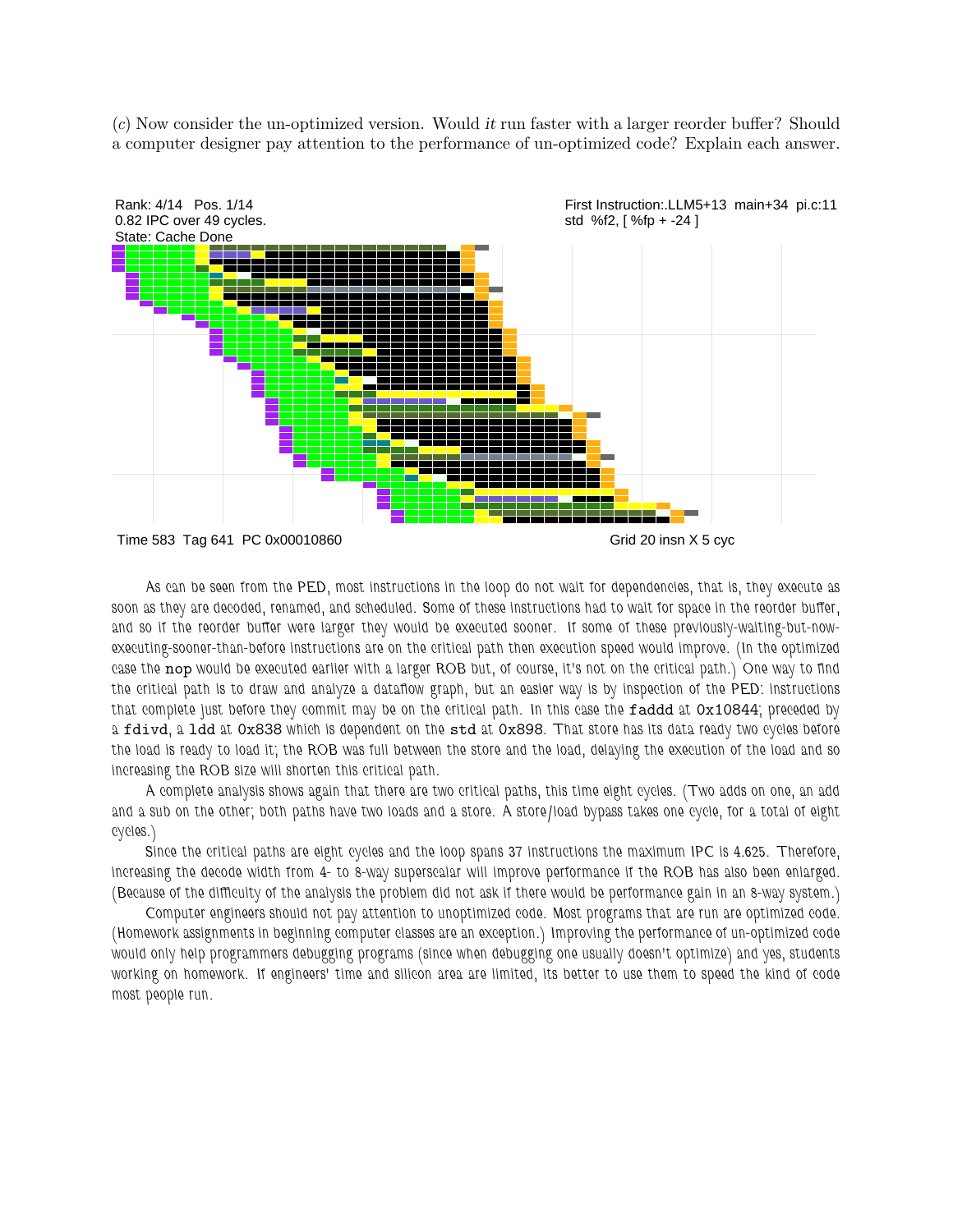(d) The simulated processors use a gshare branch predictor. Use pi\_opt.ds to answer this question. How many bits is the global history register? Entries in the PHT are initialized to 1 and the GHR is initialized to zero. The PHT is updated when the branches resolve (in the cycle after they execute). Explain your answer.



*The global history register is four bits. The easiest way to find the answer is to examine execution at the start of the program, when the state of the GHR and PHT are known. Luckily, the program starts with five consecutive branch mispredictions, all for the same static instruction,* 0x10820 fbl *(floating-point branch less than). Each time this branch is mispredicted not taken but is in fact taken. The PHT entries are initialized to 1 and so a particular PHT entry can only contribute to one misprediction. Therefore five PHT entries are being used. Since only one static branch is executed through these five mispredictions, the GHR contents must be four bits. Here is the GHR contents used to predict the branch the first six times:*  $0_2$ ,  $1_2$ ,  $11_2$ ,  $111_2$ ,  $1111_2$ ,  $1111_2$   $\cdots$ . The fifth and sixth contents are identical, and so the *branch is correctly predicted the sixth time.*

(e) Would execution be any different if the PHT were updated when the instructions commit? Explain.

*Yes. Execution is different because the PHT table is being updated after the prediction is made. For example, consider the branch that commits in cycle 253, with tag 197. The PHT would be updated at the end of cycle 253, however by that time the branch has already been predicted for the next iteration (tag 241). Had the PHT been updated at commit time the branch with tag 241 would be predicted using the old PHT value and would have been predicted not taken. Note that branches are predicted before decode and the one-cycle delay in fetching the branch target (at cycle 254) is due to another misprediction by the instruction fetch mechanism, something not covered in the class.*